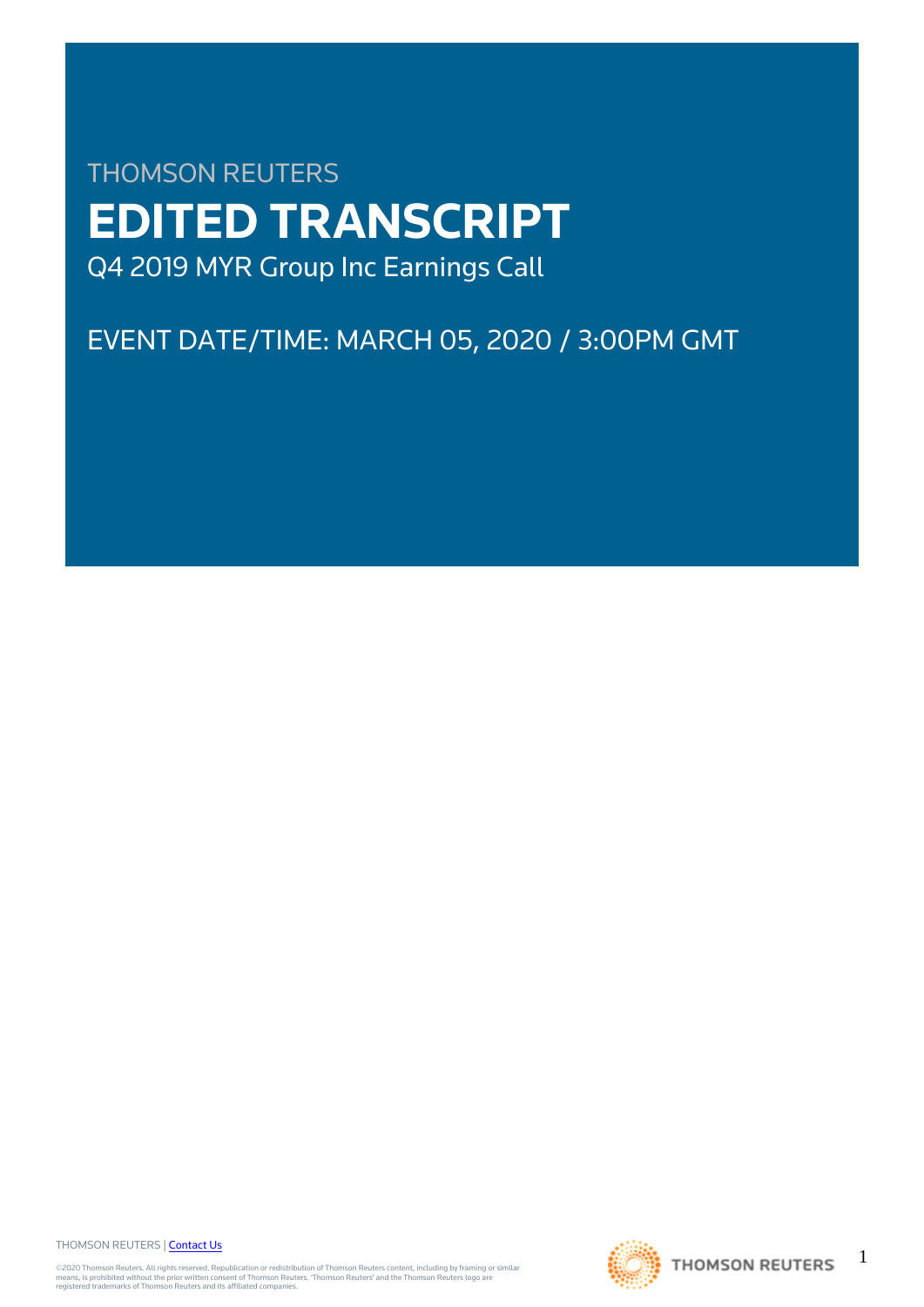#### **CORPORATE PARTICIPANTS**

**Betty R. Johnson** MYR Group Inc. - Senior VP, CFO & Treasurer **Jeffrey J. Waneka** MYR Group Inc. - Senior VP and COO of Commercial & Industrial **Richard S. Swartz** MYR Group Inc. - President, CEO & Director **Tod M. Cooper** MYR Group Inc. - Senior VP & COO of Transmission and Distribution

#### **CONFERENCE CALL PARTICIPANTS**

**Andrew John Wittmann** Robert W. Baird & Co. Incorporated, Research Division - Senior Research Analyst **Min Chung Cho** B. Riley FBR, Inc., Research Division - Associate **Noelle Christine Dilts** Stifel, Nicolaus & Company, Incorporated, Research Division - VP & Analyst **Sean D. Eastman** KeyBanc Capital Markets Inc., Research Division - Senior Equity Research Analyst **David E. Gutierrez** Dresner Corporate Services, Inc. - Head of PR Practice and SVP

#### **PRESENTATION**

#### **Operator**

Good morning, everyone, and welcome to the MYR Group Fourth Quarter and Full Year 2019 Earnings Results Conference Call. Today's conference is being recorded.

At this time, for opening remarks and introductions, I would like to turn the conference over to David Gutierrez of Dresner Corporate Services. Please go ahead, David.

#### **David E. Gutierrez Dresner Corporate Services, Inc. - Head of PR Practice and SVP**

Thank you, Annie, and good morning, everyone. I'd like to welcome you to the MYR Group conference call to discuss the company's fourth quarter and full year results for 2019, which were reported yesterday.

Joining us on the call today are Rick Swartz, President and Chief Executive Officer; Betty Johnson, Senior Vice President, Chief Financial Officer and Treasurer; Tod Cooper, Senior Vice President and Chief Operating Officer of MYR Group's Transmission and Distribution segment; and Jeff Waneka, Senior Vice President and Chief Operating Officer of MYR Group's Commercial and Industrial segment.

If you did not receive yesterday's press release, please contact Dresner Corporate Services at (312) 726-3600, and we will send you a copy, or go to the MYR Group website, where a copy is available under the Investor Relations tab.

Also, a replay of today's call will be available until Thursday, March 12, at 2:00 p.m. Eastern Time by dialing (855) 859-2056 or (404) 537-3406 and entering conference ID 1989856.

Before we begin, I want to remind you that this discussion may contain forward-looking statements. Any such statements are based upon information available to MYR Group's management as of this date, and MYR Group assumes no obligation to update any such forward-looking statements. These forward-looking statements involve risks and uncertainties that could cause actual results to differ materially from the forward-looking statements. Accordingly, these statements are no guarantee of future performance. These risks and uncertainties are discussed in the company's annual report on Form 10-K for the year ended December 31, 2019, and in yesterday's press release.

Certain non-GAAP financial information will be discussed on the call today. A reconciliation of these non-GAAP measures to the most comparable GAAP measures is set forth in yesterday's press release.

With that said, let me turn the call over to Rick Swartz.

#### **Richard S. Swartz MYR Group Inc. - President, CEO & Director**

Thanks, David. Good morning, everyone. Welcome to our fourth quarter and full year 2019 conference call to discuss financial and operational results. I will begin by providing a brief summary of the fourth quarter and full year results, and then turn the call over to Betty Johnson, our Chief Financial Officer, for a more detailed financial review. Following Betty's discussion, Tod Cooper and Jeff

#### THOMSON REUTERS | [Contact Us](https://my.thomsonreuters.com/ContactUsNew)

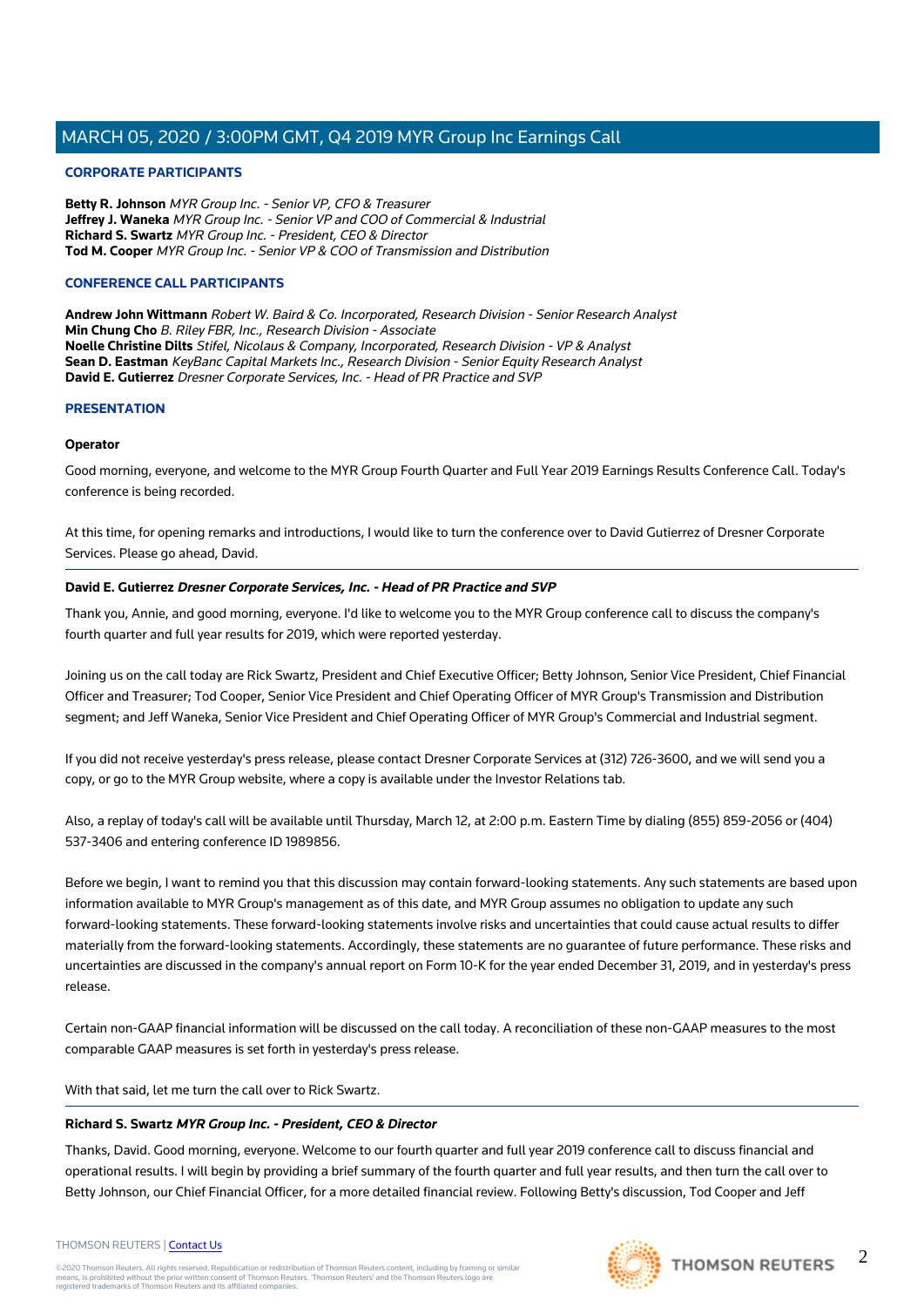Waneka, our chief operating officers for our T&D and C&I segments, will provide an industry outlook and discuss some of MYR Group's opportunities going forward. I will then conclude with some closing remarks and open the call up for your questions.

We finished 2019 with strong financial performance in the fourth quarter and full year revenues of \$2.07 billion, setting a record high for the fifth consecutive year. Our record backlog of \$1.5 billion at the end of 2019 demonstrates that efforts to expand our service offerings across a wider footprint and continually improving customer value are translating to diverse opportunities in the U.S. and Western Canada.

In July, MYR Group announced the acquisition of CSI Electrical Contractors. CSI adds a significant capacity to our commercial and industrial service offerings in California, expands our expertise to new and existing customers and continues to support efforts to build our resume in the clean energy market.

In 2019, our T&D and C&I segments experienced strong bidding and project activity amid healthy market conditions, and we continue to hone our abilities to adapt to client needs and remain agile. The evolving energy landscape is presenting increased opportunities associated with wind, solar and battery storage. Our T&D and C&I segments continue to build on strong -- on our strong resume to meet the diverse needs of our clients in these areas and position us favorably for significant opportunities in 2020 and beyond.

In addition to organic and acquisition growth initiatives in 2019, we focused on key operational objectives to streamline our business operations, strengthen our competitive position and provide positive work environments and opportunities for our employees. We believe MYR Group is well positioned to maintain our status as a leading company in the industry, and we are proud of our fourth quarter and 2019 full year performance, which we expect to serve as a solid foundation for future growth opportunities and continued stockholder value.

Now Betty will provide our fourth quarter and full year 2019 financial results.

#### **Betty R. Johnson MYR Group Inc. - Senior VP, CFO & Treasurer**

Thank you, Rick, and good morning, everyone. On today's call, I will be reviewing our quarter-over-quarter results for the fourth quarter of 2019 as compared to the fourth quarter of 2018.

Our fourth quarter 2019 revenues were \$571.1 million. This represents an increase of \$124.8 million or 27.9% compared to the same period last year. T&D revenues were \$311.0 million, up 20.9% compared to the same period last year. The breakdown of T&D revenues was \$219.3 million for transmission and \$91.7 million for distribution. The T&D segment revenues increased primarily due to an increase in revenue on small- to mid-sized transmission projects. Approximately 45% of our fourth quarter T&D revenues related to work performed under master service agreements.

C&I revenues were \$260.1 million, an increase of 37.5% compared to the same period last year. The C&I segment revenues increased primarily due to incremental revenues from the C&I -- CSI acquisition. Our gross margin was 12.1% for the fourth quarter of 2019 compared to 10.6% for the same period last year. The increase in gross margin was primarily due to better-than-anticipated productivity as well as a favorable project settlement. The increase in gross margin was partially offset by inclement weather and labor inefficiencies, for which we are in ongoing negotiations to receive reimbursement.

SG&A expenses were \$48.1 million, an increase of \$18 million compared to the same period last year. The increase was primarily due to the acquisition of CSI, along with the higher incentive compensation and other employee-related expenses to support the growth of our operations. This brings our 2019 full year SG&A as a percentage of revenue to 7.6% compared to 7.8% experienced in the full prior year.

Fourth quarter 2019 net income attributable to MYR Group was \$12.8 million or \$0.76 per diluted share compared to \$10.7 million or \$0.64 per diluted share for the same period last year.

From a segment perspective, the T&D segment operating income was \$24.9 million or 8%. The C&I segment operating income was 3.9%, up from prior quarters in 2019 and just shy of our low end typical range for C&I of 4% to 6%. Without our noncash amortization and



3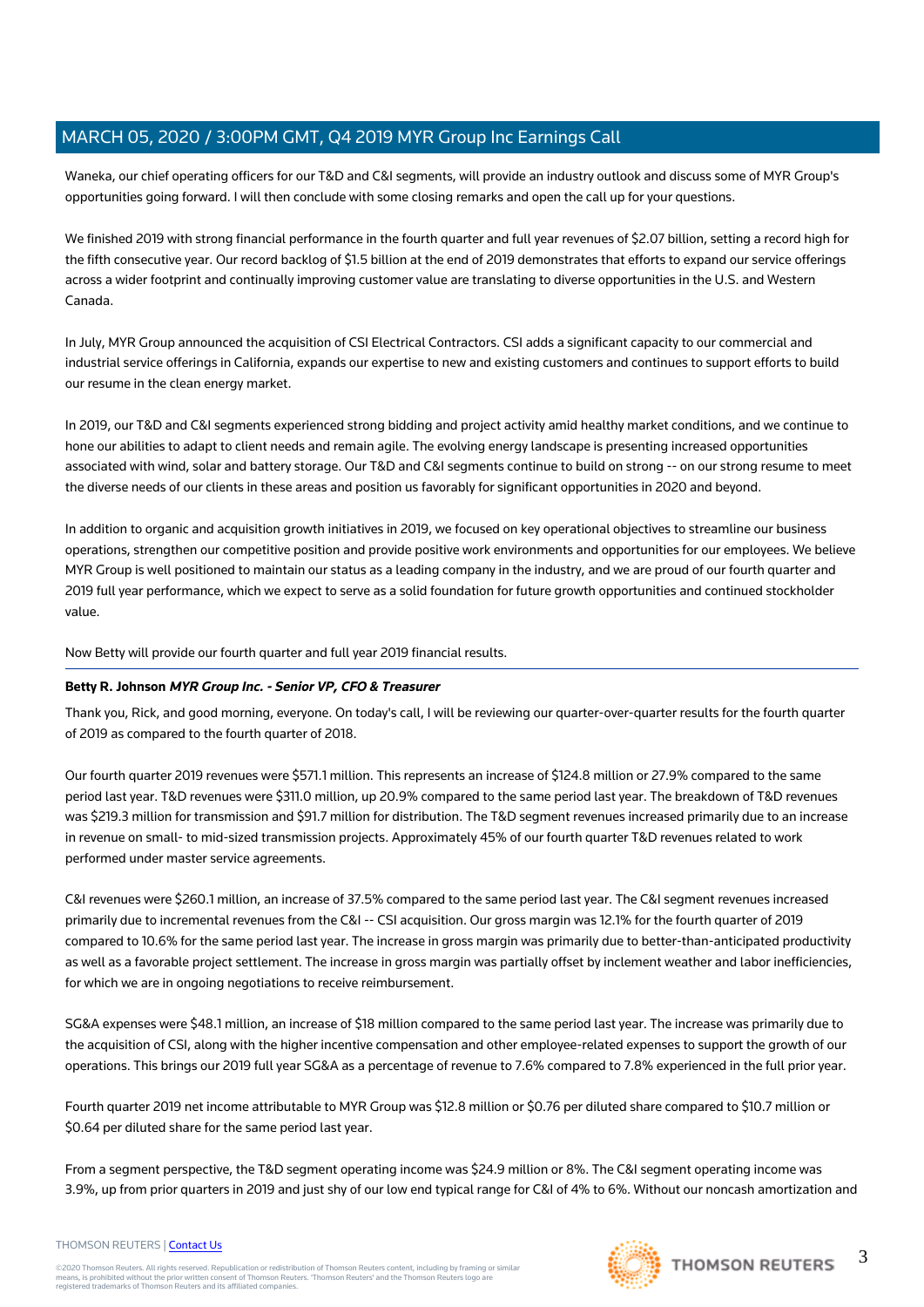earn-out charges, the C&I segment would have been at 4.6%.

Total backlog as of December 31, 2019, was \$1.5 billion, consisting of \$470 million for the T&D segment and \$1 billion for the C&I segment. This represents an increase in both segments sequentially and from the prior year and another record for the total and C&I backlog.

Turning to the December 31, 2019, balance sheet. We had approximately \$242.4 million in working capital, \$165.8 million of funded debt and \$260.6 million in availability under our credit facility. We believe that our credit facility, strong balance sheet and future cash flow from operations will enable us to meet our future working capital needs, equipment investments, growth initiatives and bonding requirements.

In summary, we are pleased with our results this quarter which reflect improvements, among others, in our T&D segment revenues, gross profit, earnings per share, EBITDA and backlog compared to the prior year and prior quarter. This brings our 2019 full year to record annual revenues of over \$2 billion, an increase of 35.3% from the prior year, with record highs in both our T&D and C&I segments.

Also for the year ending December 31, 2019, we reached record EBITDA of over \$100 million and earnings per diluted share of \$2.26, an increase of over 20% from the full prior year.

I'll now turn the call over to Todd Cooper, who will provide an overview of our Transmission and Distribution segment.

#### **Tod M. Cooper MYR Group Inc. - Senior VP & COO of Transmission and Distribution**

Thanks, Betty, and good morning, everyone. Our T&D segment performed well in 2019, and we are excited about our prospects for 2020 and beyond. Our 2019 portfolio primarily consisted of a mix of smaller- to mid-sized projects. We experienced a healthy bidding environment, which included increases in Engineer-Procure-Construct, or EPC, master service agreement and renewable energy opportunities. In our efforts to respond to evolving customer needs, the changing market and a new clean energy landscape, our subsidiary, MYR Transmission Services has been rebranded to MYR Energy Services Inc. or MYRE. MYRE will continue its focus on large transmission projects that take a lead role in growing our EPC and renewable energy efforts across the U.S.

Around the United States, MYR has many exciting opportunities and active projects. In the Northeast, Mid-Atlantic and Southeast, we continue with active bidding and project execution for many new and existing clients on a number of projects and multiyear alliance programs. This includes projects ranging from smaller distribution conversion projects, for utilities and municipalities, to long-term contractor of choice, or COC, multiyear programs, to a few large projects, which are either in the final bidding stages or being prepared for bid later in 2020. These large project opportunities range from projects that are fully permitted to those that are still going through various stages of the regulatory process and have planned start dates in late 2020 or 2021.

Our subsidiaries, Harlan Electric and the L.E. Myers Company continue work on several long-term alliance contracts with clients such as Dominion Energy, PPL, National Grid, Eversource and the Tennessee Valley Authority. Throughout the Midwest and Texas, we continue to perform work through direct awards and MSAs for a number of customers. Bidding and executing work for Ameren, Duke Energy, MidAmerican Energy and AEP has been key focus throughout the Midwest. Opportunities for EPC projects and long-term COC programs have become more prevalent and MYR is actively working on or bidding many of these projects. We believe that our expertise in a number of different contractual arrangements and work types will prove beneficial in capturing our share of this quarter. One example being the recent award of Ameren's gateway transmission project, which includes rebuilding 13 miles of 345 KV transmission line across 2 channels of the Mississippi River.

In Texas and surrounding states, transmission and distribution work and bid opportunities remain steady for clients such as Centerpoint, Oncor, CPS Energy, San Antonio and AEP. And our subsidiary, Great Southwestern is beginning work on Entergy's full EPC Timberland 230 KV project, which includes the construction of a new substation in 9 miles of double circuit transmission.

Bidding activity in T&D work remained robust in the west for small- and medium-sized projects, as does work within our MSAs in Arizona, California, Utah and Colorado for multiple clients.

#### THOMSON REUTERS | [Contact Us](https://my.thomsonreuters.com/ContactUsNew)

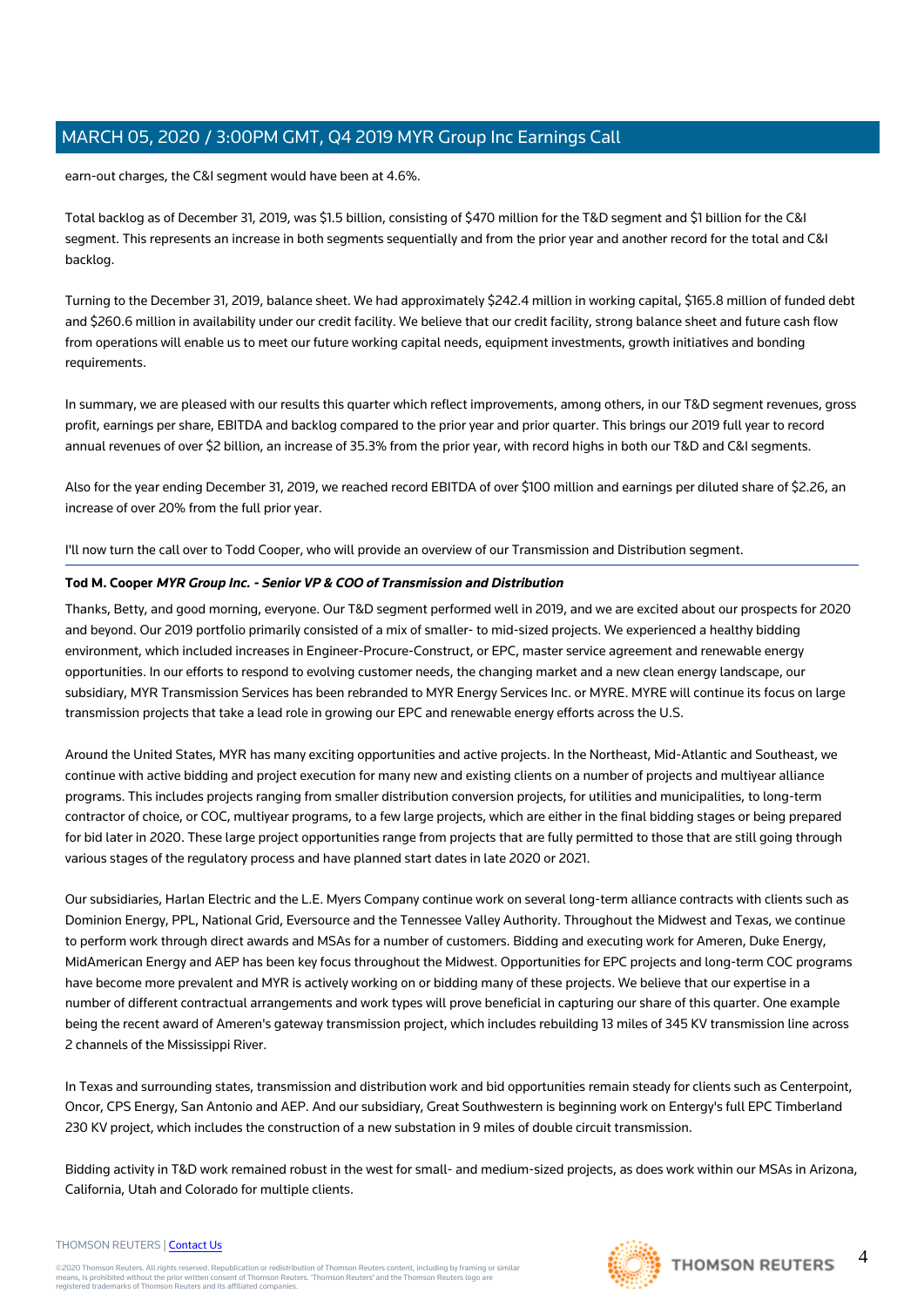For 2020, industry trends and announcements reflect the strong fundamental outlook for continued growth, driven by high levels of small to medium project activity. According to recent outlooks of -- on specialty construction markets, grid-hardening efforts, including fortification against storm damages and efforts to mitigate fire risk as well as utility efforts to focus on renewable generation and associated transmission investments continue to be key drivers for growth.

According to Bloomberg New Energy Finance, U.S. investments in renewables jumped 28% to a record \$55.5 billion in 2019. U.S. renewable energy capacity has doubled since the beginning of the decade, and solar capacity is estimated at 40x what it was a decade ago. These latest developments are encouraging as we believe the investments we are making today to meet the growing and changing needs of our clients will present opportunities for continued success in the future.

In summary, we continue to invest in our market leadership position and expand and develop our customer base as we believe there are abundant opportunities for sustained growth in the T&D market. We will continue to raise the bar by devoting our energy and resources to doing what it takes for a successful future at the MYR Group.

I'll now turn the call over to Jeff Waneka, who will provide an outlook of our Commercial and Industrial segment.

#### **Jeffrey J. Waneka MYR Group Inc. - Senior VP and COO of Commercial & Industrial**

Thanks, Todd, and good morning, everyone. Our Commercial and Industrial segment ended 2019 with year-over-year growth in revenue and backlog, positioning ourselves for continued success in 2020. Our long-standing client relationships are of the utmost importance. And again, these relationships have generated another solid quarter of backlog growth for C&I.

I'd like to take a few moments to describe our outlook for the coming year and share some statistics that support our optimism. In January, Dodge Data and Analytics released the Dodge Momentum Index, showing increases in nonresidential building planning in November and December of 2019, ending the year 3.7% higher than the 2018 December reading. Both the commercial and institutional components of the non-res markets ended above their respective 2-year averages. The report stated that economic growth is slowing but is not anticipated to contract in 2020. As an overall index, these results show a generally positive market across the country, which mirrors our outlook for C&I.

As we take a deeper dive into our regional markets, we're seeing similar growth forecasts. In California, where our recently acquired subsidiary, CSI Electric resides, the UCLA Anderson School forecast states that although California's growth is slowing, it's likely to outpace that of the nation overall. At CSI, we are seeing an increase in backlog and a continued pipeline of opportunities across these industries and others.

Moving up the coast, the economic outlook in the northwest looks equally steady. According to a study prepared by the Washington State Economic and Revenue Forecast Council, Washington continues to see consistent growth and strong momentum, particularly in the Seattle metropolitan area. Washington's ranking and economic growth rose from fifth highest in 2018 to fourth highest in the nation in 2019. Opportunities in this market haven't subsided and our current pipeline remains particularly strong.

As we move over the border to Western Canada, we look to The Conference Board of Canada for their economic forecast, which estimates that British Columbia's economy grew 2.6% in 2019 and will grow by 3% in 2020. Major infrastructure investments, including LNG Canada's multibillion-dollar liquefied natural gas project and the province's Site C dam are a clear part of that growth story. The board report also points to strong office building construction in Vancouver and a bounce back in housing starts as reasons for BC's superior economic position at the start of the new year. Our company has already been engaged in early discussions about many of the exciting projects cited in the board's report.

Another C&I region reflecting steady opportunities is the southwest. According to new data from the U.S. Bureau of Labor Statistics, Arizona's job growth ranked second in the nation last year. Overall, the state's economy is generating robust growth that is outpacing the national average.

#### THOMSON REUTERS | [Contact Us](https://my.thomsonreuters.com/ContactUsNew)

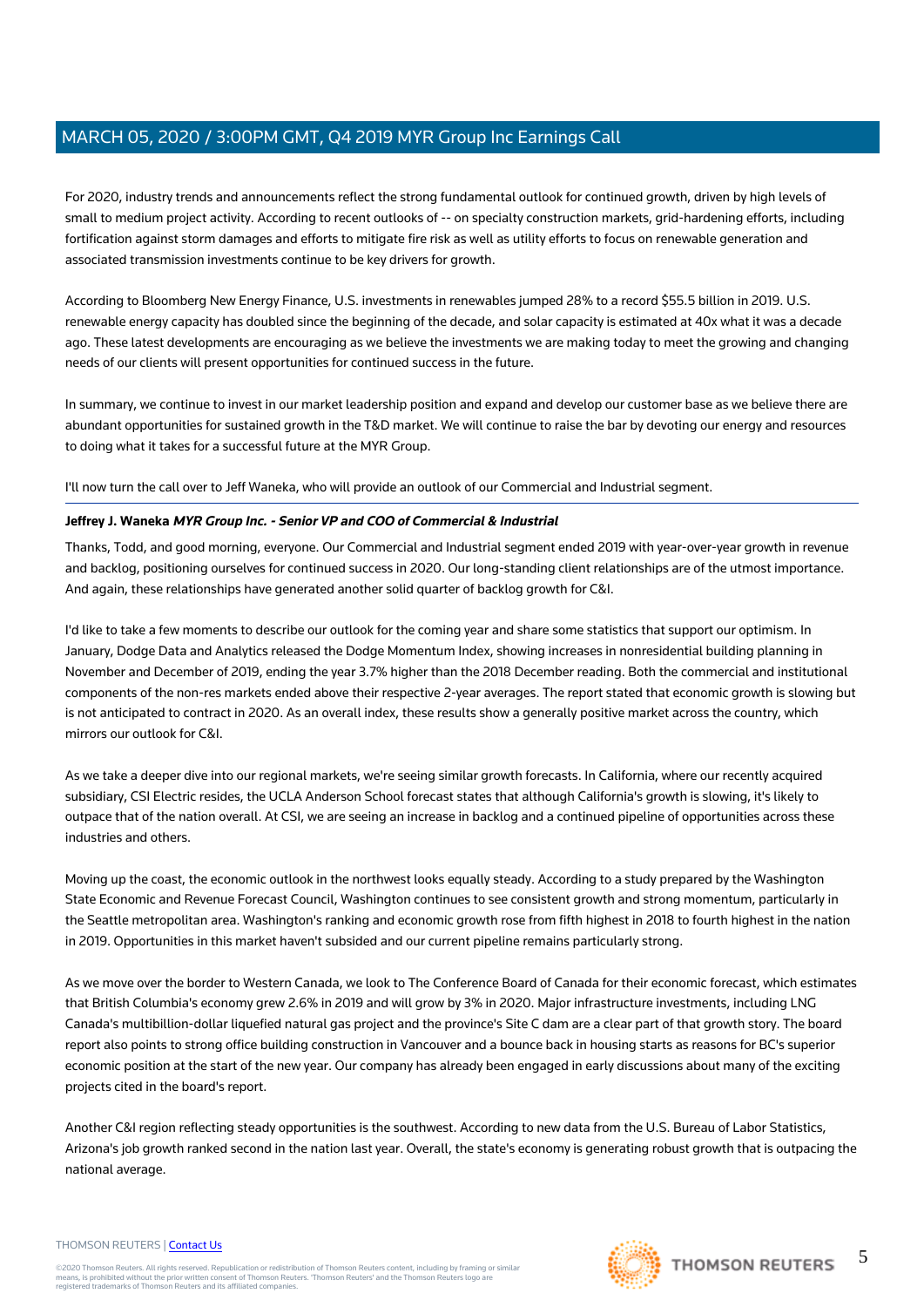Moving to the Rocky Mountain region. The question has been, will Colorado's prior outsized economic growth continue into 2020? The Colorado business economic outlook forecast calls for a 1.4% growth rate and our backlog and prospective projects are at an all-time high. The primary drivers are airport expansion, data centers, transportation, entertainment and water projects across the state. New opportunities remain numerous and a diligent selection process is being deployed.

As we move east to New England and the Mid-Atlantic region, economic forecasts from TD Economics vary somewhat from other regions of the country. While unemployment rates are at historic lows in 2019 and a shortage of workers has challenged many sectors, economic growth is expected to maintain a moderate pace in 2020. Sectors such as manufacturing, health care, tourism and renewable energy are anticipated to lead the way. We continue seeing resilience in the manufacturing sector, especially in shipbuilding and large modernization projects, which is expected to increase construction activity.

We remain focused in our target markets in New York, where Cree Incorporated is investing \$1 billion in an advanced manufacturing plant in Utica. And in Syracuse, Microsoft is gearing up to open a tech hub, where substantial investment will create manufacturing jobs for 5G electronic components.

In New Jersey, health care has accounted for 1/3 of all job gains in 2019. Several new hospitals and planned expansions support the sector's positive trajectory. As we close out a successful year and look to the future, we're continuing to focus on greater collaboration internally and with our clients, while implementing new recruiting tactics and professional development programs structured to help our employees reach their fullest potential. Significant investments in training position us to continue leading the industry while working safely and efficiently as possible.

Thanks, everyone, for your time today. I'll now turn the call back to Rick, who will provide us with some closing comments.

#### **Richard S. Swartz MYR Group Inc. - President, CEO & Director**

Thank you for those updates, Betty, Tod and Jeff. Our fourth quarter and full year 2019 performance indicates the action we have taken are strengthening MYR Group's position as an industry leader and are helping us capture new opportunities and grow our business. In this healthy business climate, we believe our experience and reputation enable us to successfully execute all types and sizes of projects, compete effectively against existing and new competitors and most importantly, serve the needs of our clients. This past year's accomplishments are the culmination of the efforts of our talented, smart, hardworking group, and I take great pride in being part of this team.

I'd like to close by extending a thank you to each and every of customer for allowing us to serve you, to our stockholders for your support and to MYR Group employees everywhere for your hard work, your ingenuity and your passion.

Operators, we are now ready to open the call up for your comments and questions.

#### **QUESTIONS AND ANSWERS**

#### **Operator**

(Operator Instructions) We have a question from the line of Sean Eastman from KeyBanc Cap MKT.

#### **Sean D. Eastman KeyBanc Capital Markets Inc., Research Division - Senior Equity Research Analyst**

Nice quarter and nice end to a solid year. So I guess, firstly for me, on the top line, I'm getting to around 22% organic growth for 2019. I mean, obviously, a really strong number across the board in Transmission and Distribution and C&I lines. Seems well above what the underlying end markets there grew in 2019. So I'd just like to get a sense, I know you guys don't give guidance, but just getting a sense for what roughly is a sustainable growth rate as we look out to 2020? And whether there's some really tough comps there that you'd point out?

#### THOMSON REUTERS | [Contact Us](https://my.thomsonreuters.com/ContactUsNew)

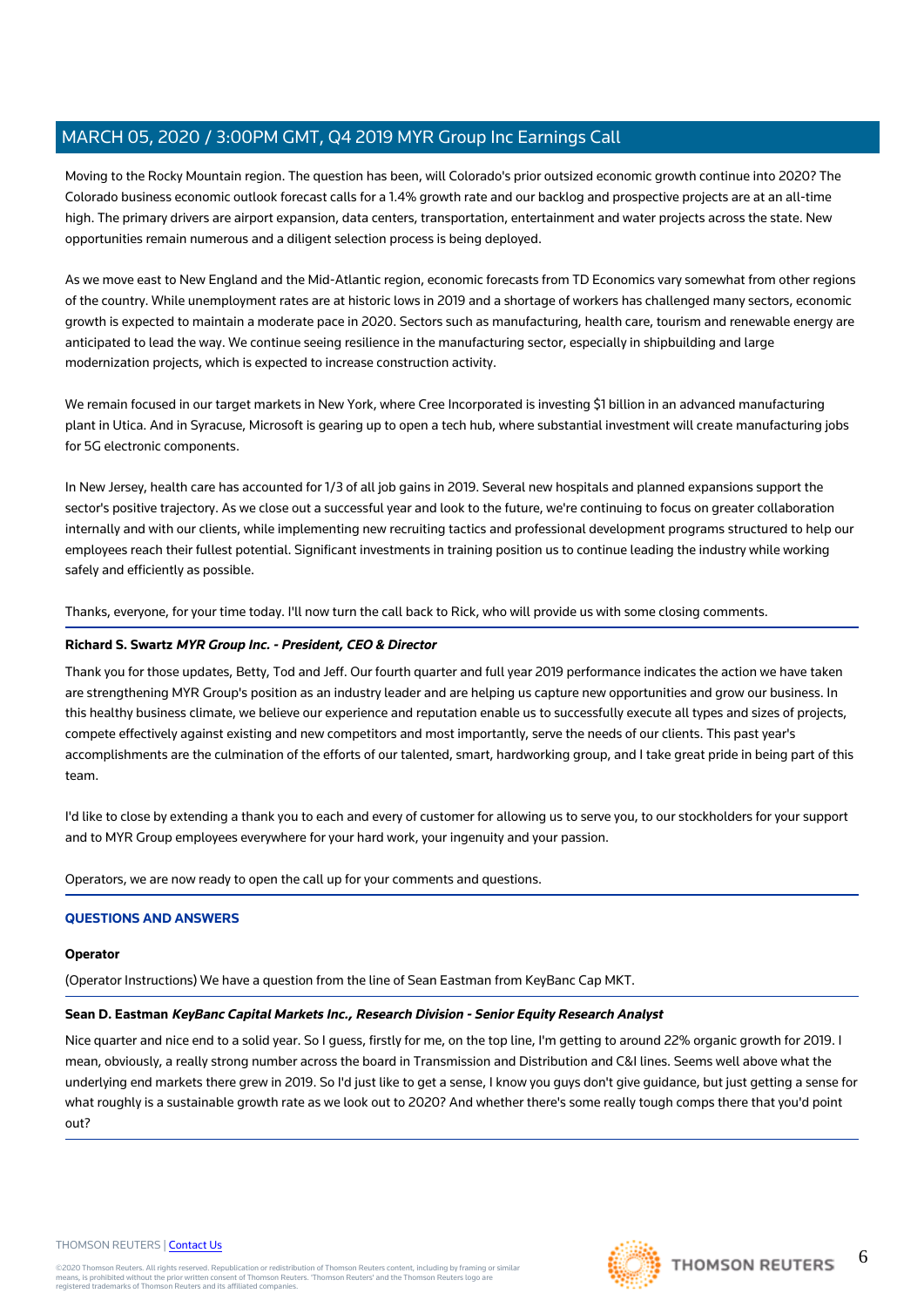#### **Richard S. Swartz MYR Group Inc. - President, CEO & Director**

When we look at that, I wouldn't look at that kind of growth going forward. I'd probably model it in the high single digits that's mid- to high single digits. It's something we continue to see a lot of activity in the marketplace on both our T&D and C&I side, a lot of activity, but still a lot of competition out there. So I think we're getting -- we've got our fair share of work, but it's still competitive landscape out there.

#### **Sean D. Eastman KeyBanc Capital Markets Inc., Research Division - Senior Equity Research Analyst**

Okay. That's helpful. And then 1.5x book-to-bill in the C&I segment in the fourth quarter. Really solid number again. Anything really large in there that's driving that? And as you look at this C&I backlog today, does that support a return to kind of the 4% to 6% margin target range for that segment in 2020?

#### **Jeffrey J. Waneka MYR Group Inc. - Senior VP and COO of Commercial & Industrial**

It's -- there's really a mixture of awards across the country. There's nothing major that's standing out. There's just been some nice hits in various regions around the country. We're still facing some headwinds as far as our margins. There are a few projects out there that we're working our way through, late design issues and like change order issues. And that's kind of always going to be the case. But we're continuing to manage those to the end and hoping for some good results.

#### **Richard S. Swartz MYR Group Inc. - President, CEO & Director**

And on the side of the backlog, I think they had some good projects come in and close this quarter. But again, that backlog can always be lumpy and we can't -- we don't control the timing of those awards. But this past quarter, we had some come in that you guys have been working on -- or the team had been working on a very long time.

#### **Betty R. Johnson MYR Group Inc. - Senior VP, CFO & Treasurer**

I guess, just to provide within that 4% to 6%, you saw our quarter -- this quarter came in at 3.9% for the C&I segment. And that is our goal, Sean, to get -- begin in that 4% to 6% range for the C&I group.

#### **Sean D. Eastman KeyBanc Capital Markets Inc., Research Division - Senior Equity Research Analyst**

Okay. Got it. And then on the T&D side, it seems like some bigger renewable opportunities coming into the mix here. Any comments on the anticipated mix of work on the T&D side as it relates to the margins? any kind of change in margin profile around some of these newer opportunities coming out?

#### **Tod M. Cooper MYR Group Inc. - Senior VP & COO of Transmission and Distribution**

I really don't see anything there. This is Todd Cooper. The mix of work, when you look at our MSAs and our small- to medium-sized projects, many of those have that piece or there's a large piece of that or a good piece of it. That's the renewable-associated, and we're seeing more of that, but we're seeing a lot of the similar competition that's out there today performing that work. So it's what we do and it's what our competition does. So from a margin standpoint, I think you can expect to see where we're at today on things.

#### **Operator**

We do have another question from the line of Andrew Wittmann from Baird.

#### **Andrew John Wittmann Robert W. Baird & Co. Incorporated, Research Division - Senior Research Analyst**

I just wanted to try to understand the earnings in the quarter a little bit better. Betty, I'm going to start with you. You mentioned that there was a claim that broke in your favor here that it looks like it helped the T&D segment margins. I was wondering if you could -- use this SEC compliant form to disclose that information and quantify that for us?

#### **Betty R. Johnson MYR Group Inc. - Senior VP, CFO & Treasurer**

Yes. I -- we'll just tell you that, that's a shy of \$1 million. So that is not the majority of our improvement this quarter. Enough for us to disclose, but it's under \$1 million.

#### THOMSON REUTERS | [Contact Us](https://my.thomsonreuters.com/ContactUsNew)



7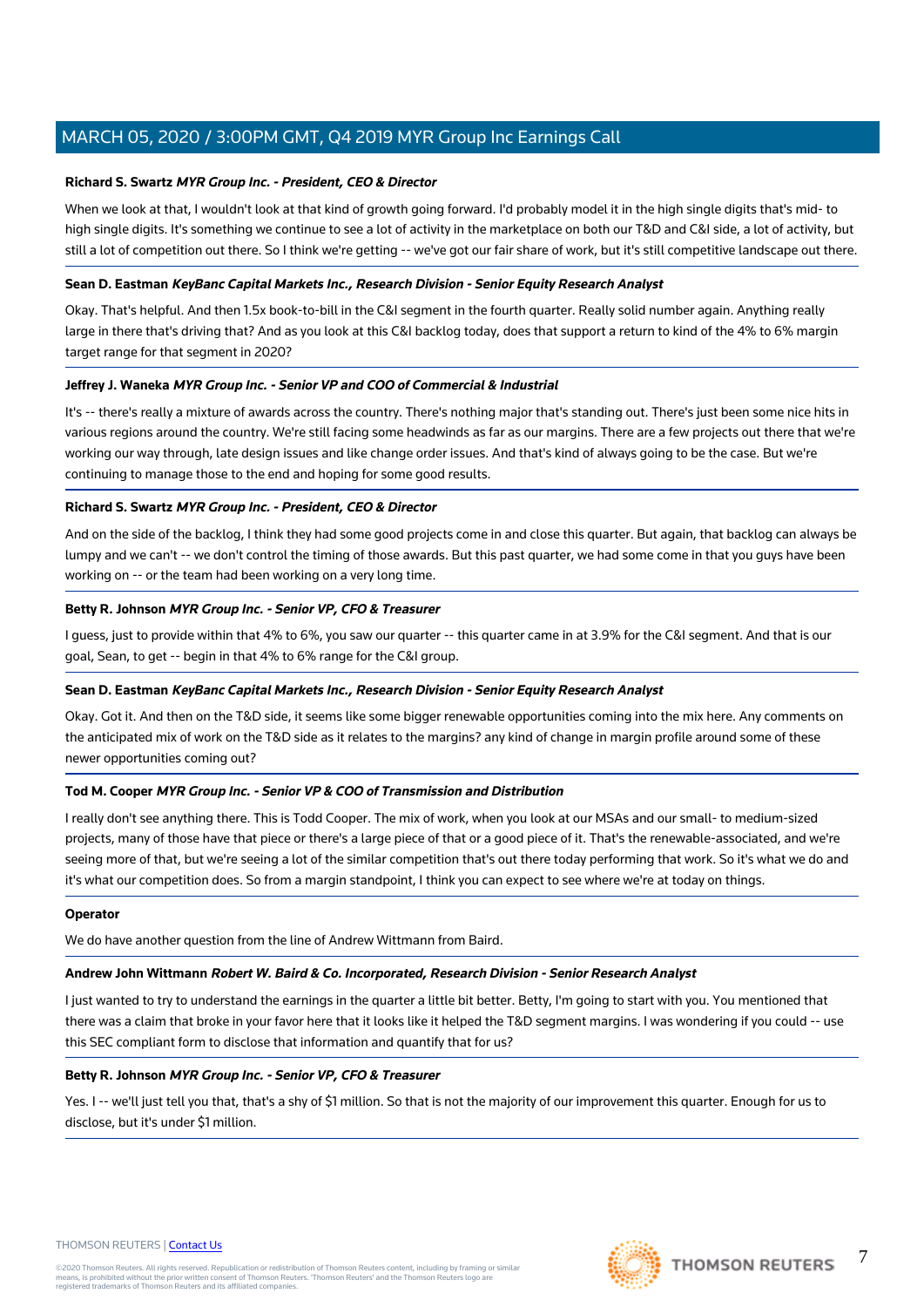#### **Andrew John Wittmann Robert W. Baird & Co. Incorporated, Research Division - Senior Research Analyst**

Okay. So -- that's good. So then, it looks like the benefits of efficiency. Is there anything in the mix of the T&D work right now that we should look at the fourth quarter strength in the margins there and use this to kind of extrapolate? I mean, your margins, many years ago, were much higher. We've -- you've talked at length about how pass-through revenues and other things have kind of shifted the mix of this business. It feels like this quarter has got a little bit more lift to the T&D segment margins than we've seen in a while. And I am just trying to wonder as we move into 2020, how we should think about that? Are -- is the mix of procurement down that's helping margins? Is execution up? Is the gross margin that's in the backlog feeling better? I think any color that you could give on how to think about margins and what this quarter means for the year ahead would certainly be helpful.

#### **Richard S. Swartz MYR Group Inc. - President, CEO & Director**

Sure. I'll start and then Betty and Todd can add. Our execution, I would say, is up and has improved. It's been a big focus of Todd and his group and Jeff on his side with the C&I group, really making sure we focus on execution. And along with that, we did have some -- we didn't have bad weather conditions where we were. So that was a benefit to us. Nothing outside of what we call seasonal weather. When we look at our backlog across the board, it's very similar to what we've had before. We're always pushing to get margin increases where we can. But again, it's a very competitive landscape. One of the things you said was going back in time, our margins are a little press from what they were. I think we've always said, back in time, kind of that '11 to '14 time frame, that's when a lot of large projects were going on, and we continued it -- there's been that lull in large projects. We continue to see some activity now on large projects that should come out this year and start construction next year. So that's a positive thing. It's the first time we're really seeing what I'd call that movement and that kind of activity.

#### Tod, do you have anything to add?

#### **Tod M. Cooper MYR Group Inc. - Senior VP & COO of Transmission and Distribution**

No, I think you hit on it, Rick. When you go back to the '11 through '14 time frame, on the larger projects, the competitive mix, our competition wasn't as -- there wasn't as much competition back then. And today, we're seeing many more contractors attacking these the larger mid-sized projects as well as the large projects. So from a competitive standpoint, it is get -- it is more competitive today than it was in '11 through '14. But as Rick mentioned, we continue to hone our training and our project management expertise and apply it to how we're growing as an organization. And I think part of that is what you see in the results for the quarter.

#### **Betty R. Johnson MYR Group Inc. - Senior VP, CFO & Treasurer**

Probably the last thing I would just add is that, obviously, this 8% operating income for T&D is very strong this quarter. It's our goal to continue to be that way as we've talked about -- focused on execution. Just remember that there was a onetime settlement and some very favorable productivity. So as much as we're there. I'm not sure that we would continue to model that exactly at this point in time. But that's our goal.

#### **Operator**

(Operator Instructions) Our next question comes from the line of Noelle Dilts from Stifel.

## **Noelle Christine Dilts Stifel, Nicolaus & Company, Incorporated, Research Division - VP & Analyst**

Congratulations on the good quarter. So I think my question is probably for Tod. I'm just -- you spoke a bit about renewables and how you're thinking about -- how -- what you're seeing in that market. I'm kind of curious how you're thinking about the outlook as we move past the next couple of years. Obviously, the extension of the PTC is a positive thing. But are you viewing this as a market that can kind of stay at these levels even in the absence of some of the tax credits?

## **Tod M. Cooper MYR Group Inc. - Senior VP & COO of Transmission and Distribution**

Yes. I think, in short, when you look at the fact that the tax credits have been extended, that's great for the developers and the utilities and what's happening out there. But I believe it's a market that's going to remain strong, even when and if those tax credits do disappear. Solar and renewable energy is now "the right thing to do." And I think that's where the economy -- that's where we're going as a generational utility side, grow in the renewable side of the business. And with the tax credits, that's good. But I don't think that the removal of the tax credits are going to slow the train too much.

#### THOMSON REUTERS | [Contact Us](https://my.thomsonreuters.com/ContactUsNew)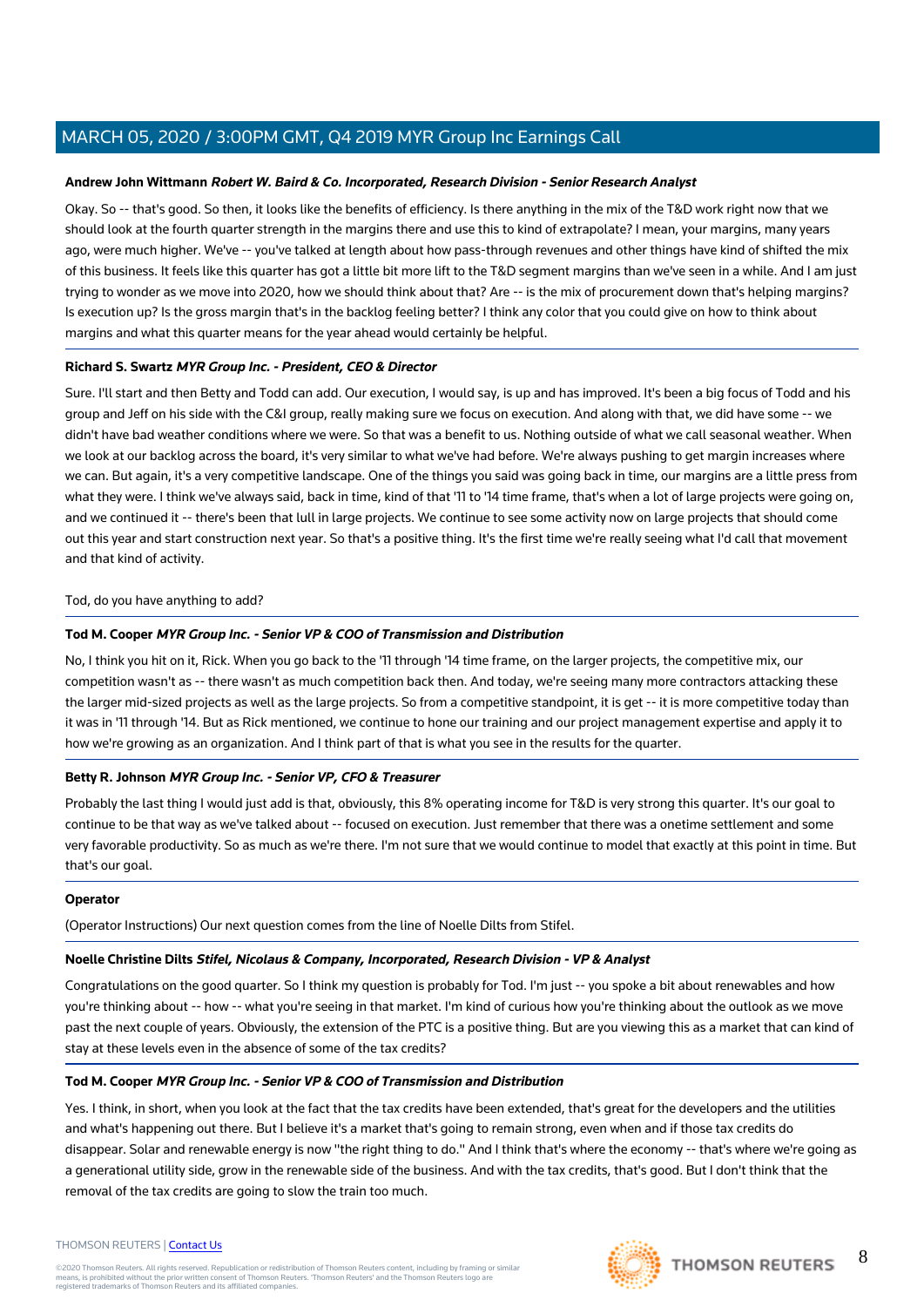#### **Noelle Christine Dilts Stifel, Nicolaus & Company, Incorporated, Research Division - VP & Analyst**

That's helpful. And then just generally, Rick, how are you thinking about M&A at this point? And where you may want to continue to diversify in that onto the business. How are you just generally thinking about the M&A strategy as it stands today?

#### **Richard S. Swartz MYR Group Inc. - President, CEO & Director**

We continue to look for tuck-in acquisitions. We look every day. Offers come -- opportunities come across our desk every day. We evaluate them. We look at them. It -- when we do make the next move, it will be for another one that has the right culture and the right fit for us and is additive to what we do. So it's probably not going to be in a business segment outside of what we currently do today. It will be something that's in the line of T&D or C&I. We are continuing to see opportunities in that between organic growth and acquisitive growth, we're going to push both sides.

#### **Noelle Christine Dilts Stifel, Nicolaus & Company, Incorporated, Research Division - VP & Analyst**

Great. And then quickly, could you just give us an update on some of the -- on the organic expansion, the newer branches that you built out over the last few years. I think we're talking about them less now that you're seeing more volume in there, profitable, but if you could just give us an update on how those are running, that would be great.

#### **Richard S. Swartz MYR Group Inc. - President, CEO & Director**

Sure. We're -- net-net, overall, with all the organic areas we started, which was about 7 organic areas since basically end of 2015, beginning of 2016, we started those. It took us a few years to get those profitable. Net-net, they're adding to our bottom line. They're a good additive thing to our company now. They've all got traction. Some, again, are performing a little better than the others. But net-net, it's a positive impact for our company, and we see that continuing going forward. We don't see any drawback on that side at this point. Still not at the overall margins that our existing businesses operate, but getting closer and closer every day.

#### **Operator**

(Operator Instructions) We do have another question from the line of Alex Rygiel from B. Riley FBR.

#### **Min Chung Cho B. Riley FBR, Inc., Research Division - Associate**

This is Min for Alex. Betty, I just have a couple of more housekeeping type of questions for you. Can you provide any kind of guidance for 2020 CapEx? I know that you guys continue to make investment. I just wanted to know if it'd be similar to 2019? Or if you're going to pull back on them a little bit in 2020?

#### **Betty R. Johnson MYR Group Inc. - Senior VP, CFO & Treasurer**

Generally similar to the 2019 levels, just for -- to support the growing operations.

#### **Min Chung Cho B. Riley FBR, Inc., Research Division - Associate**

Got it. Okay. So in the high 50s, \$50 million type of bump. Okay. And I'm sorry if I missed this in the K, but what was the revenue contribution from CSI in the quarter or for the full year?

#### **Betty R. Johnson MYR Group Inc. - Senior VP, CFO & Treasurer**

Do we have that? I don't have that handy in front of me.

#### **Min Chung Cho B. Riley FBR, Inc., Research Division - Associate**

Okay. I can follow up.

#### **Betty R. Johnson MYR Group Inc. - Senior VP, CFO & Treasurer**

It's in there. I believe it is in the K.

#### **Min Chung Cho B. Riley FBR, Inc., Research Division - Associate**

It is in the -- okay, I'll look a little more closely. Okay. And then finally, Betty, you mentioned that the C&I operating margin was actually like 4.6% if you exclude the amortization and earn-outs. Can you tell us what that number was in the fourth quarter of '18?



#### THOMSON REUTERS | [Contact Us](https://my.thomsonreuters.com/ContactUsNew)